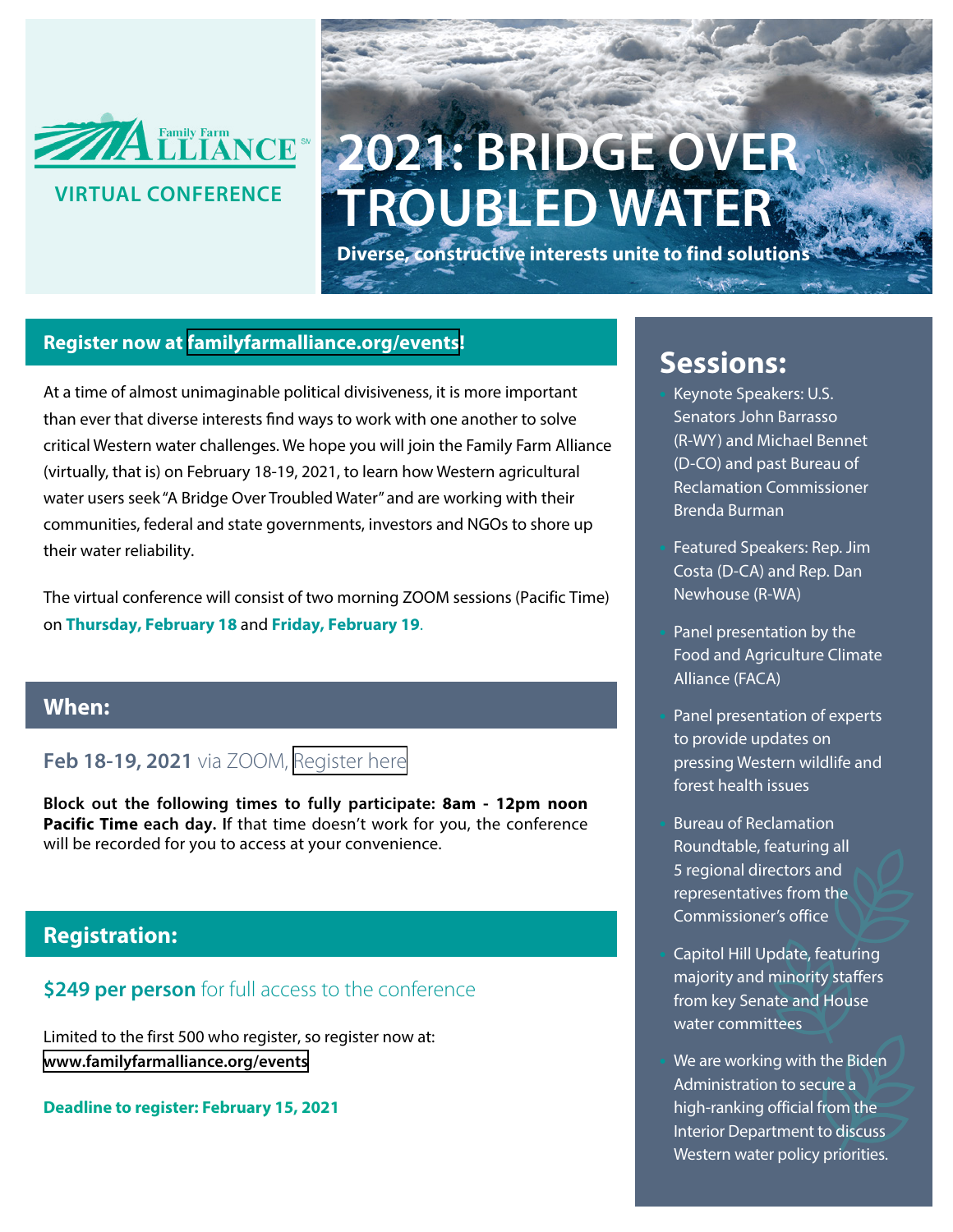

## **2021: BRIDGE OVER TROUBLED WATER**

**Diverse, constructive interests unite to find solutions**

#### FAQ **When will I receive the detailed conference agenda?**

The full agenda will be emailed within the week before our conference, so stay tuned.

#### FAQ **Will there be an opportunity to ask questions to panelists and speakers?**

Yes! We are still working this out but we want to make sure you have the opportunity to participate.

#### FAQ **Will any session be held in person?**

Unfortunately, not this year! Hopefully we can meet together again in 2022. The 2021 annual conference was originally scheduled to be held in Reno (NEVADA), but this year it will be a virtual event, conducted via a ZOOM meeting platform. This decision by the Alliance board of directors was made after careful consideration of all options. With the global COVID pandemic, and the associated uncertainty that surrounds us during this difficult time, the board decided it was not in the best interest of our attendees to move forward with an on-location event.

Deadline to register: February 15, 2021 **[www.familyfarmalliance.org/events](https://www.familyfarmalliance.org/events)**



"I am looking forward to February for the opportunity to virtually join with our members and partners to celebrate the great food production capability of Western America. The phenomenal story of irrigated agriculture is something we should feel proud of.

I have been thinking about the origins of the Family Farm Alliance recently. The founders of our organization had a far-sighted view of an alliance that would bring together irrigators from the 17 Western states. It is now exciting that a realization of the importance of agriculture and the need for reliable water supplies is being implemented. The crisis of declining infrastructure is being addressed.

We are pleased that our various partners who share the water resource that defines life itself will join us this year. Working together toward a maximization of the multiple uses of our great resource is critically important. There are many challenges ahead. I hope you will join us to find how we can work together to address those challenges."